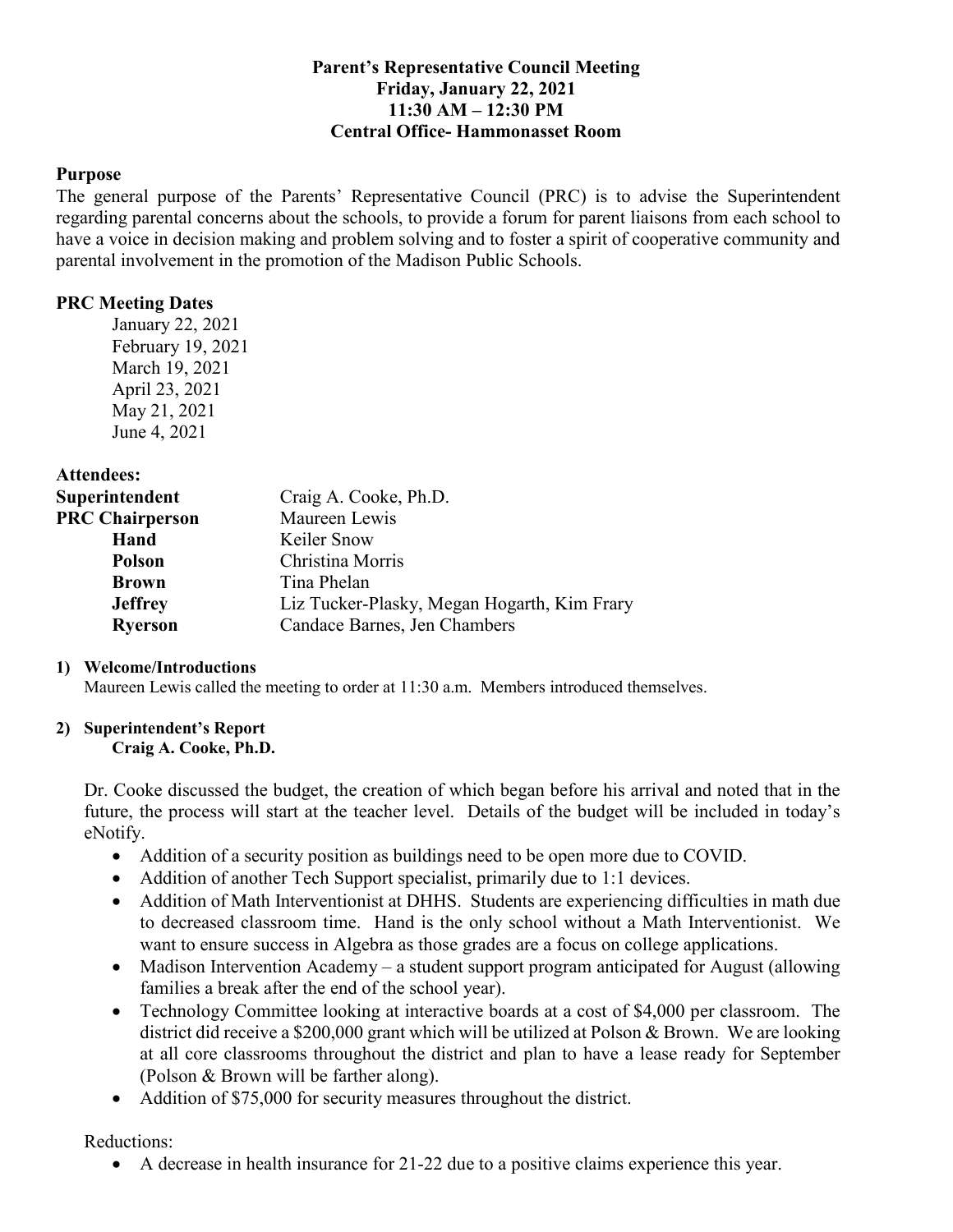- • Reduced staff of 3.2 FTE at DHHS due to approximately 90 less students. This will not take away any necessary programs.
- Decrease in staff development due to fewer professional development days next year.

 Dr. Cooke stated a plan is in the works in the event the budget does not pass and also mentioned the bus contract, with a 0% increase, is currently under review.

 We had anticipated staff would be vaccinated around this time and may need to have a different type of school day(s) depending on when the vaccines arrive.

 Lastly, the Board requested I pick up on the new PreK-5 school project on the Hand & Polson campus that will ultimately close Ryerson & Jeffrey and add upgrades to Polson and some work to Brown.

# **3) Round Table**

# **Brown**

 Tina Phelan reported there will be a Brown PTO meeting on February 9 with Dr. Cooke in attendance. The PTO will be paying for yearbooks this year for everyone. Dues were collected at the beginning of the school year. Hosted a back to school lunch for teachers and plan to hold a teacher appreciation event. No general meetings have occurred.

# **Jeffrey**

 Liz Tucker-Plasky reported the PTO hand delivered yearbooks this past summer. Jeffrey PTO has formed a pandemic team this year and placed all information online. Teacher appreciation activities included the Jitter Bus (coffee for all staff). For students, we purchased cubbies for second grade & outdoor bins and paid for a subscription to Scholastic News for all students. We will be doing yearbooks this year, but still considering the design/layout. Pie fundraiser in the fall. There will be a PTO meeting on February 3 with Dr. Cooke in attendance. Looking at some type of online activity or outside event for Science month.

## **Ryerson**

 Candace Barnes reported the PTO funded interactive art work on the black top and pictures can be found on the website. Yearbook is underway and volunteers are taking pictures outdoors during recess; teachers sharing pics on Google drive. 100 Days of School will be the background. Food drive in November, Toy Drive, Lyman Pies and Spirit Wear. Held a teacher appreciation breakfast. Meeting as a general PTO every other month and Executive meeting every month. Send updates to teachers and they pass along to parents. Swing set will be replaced that was damaged due to the storm. Collected dues, but not pushing.

## **Polson**

 Christina Morris reported that last year's money was forwarded onto Hand. There has not been a big push for dues as we are trying to keep things lean, but if done, dues will be collected through Sign Up Genius. Hosted a "Coffee with Counselors" this fall. Hope to have a general meeting in February with someone from MYFS & possibly Dr. Cooke in attendance. Parent support seminar.

## **Hand**

 Keiler Snow reported the Hand PTO has met online twice since the beginning of the school year. Both meetings focused on changes (Program of Studies, Graduation Requirements), were well attended and recorded. Dr. Cooke and Scott Cochran were in attendance. Dues were collected during a welcome back to school event. Money passed along from Polson has been earmarked for students. Class selection occurring on line this year. Sports have begun and this year's Hands on Stage play will be a live radio performance.